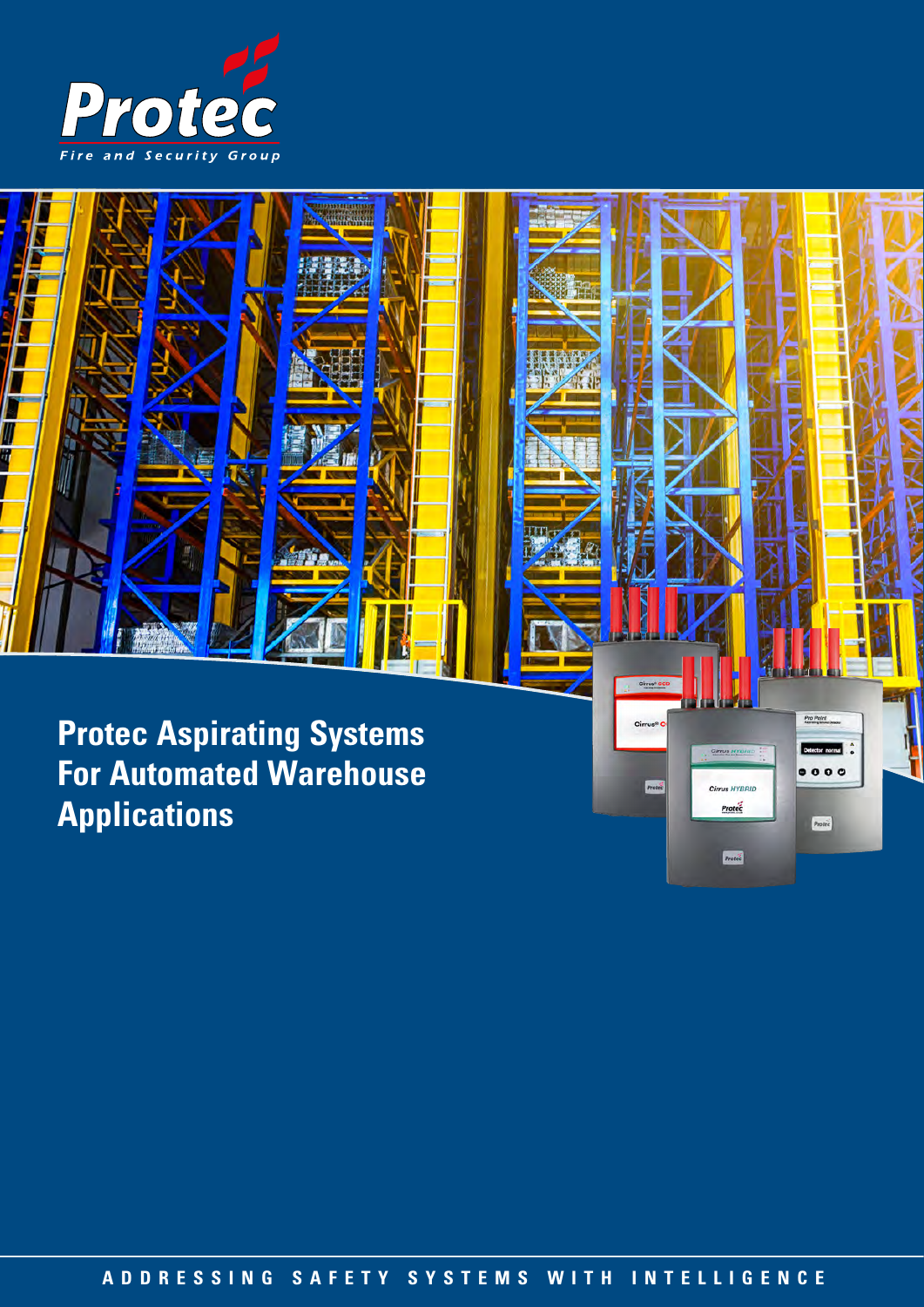

#### **Protec Aspirating Systems - Automated Warehousing Applications**

In recent times many manufacturers and logistics companies have introduced automated warehousing facilities. These are often large, high ceiling warehouse spaces filled with product, storage racking systems, conveyors and automated robots/pick and place equipment.

The risk of a fire can be quite high due to the fire load and automated electrical/mechanical machinery. However, the risk of loss of the facility can be critical to on-going business operation and therefore the requirement for fire risk assessment and Early Warning Fire Detection (EWFD) is imperative. This requirement is further warranted when chilled or frozen produce is stored.

### High Ceiling Spaces



Automated warehousing facilities are getting larger and taller, the height of many are now 35m - 40m and on occasion beyond this.

Approved, and more importantly, effective detection technologies at these heights is limited. Essentially, only optical beam detectors and aspirating fire detection are a designers options. Optical beam detectors are usually excluded by full height automated racking and robot systems, leaving only aspirating as the logical, practical choice. Detection systems installed to the main ceiling level generally provide design code compliance, however where possible multiple intermediate levels of detection offer further building and stock protection.

A 'cloud chamber' based aspirating detection system designed to provide 'enhanced sensitivity' Early Warning Fire Detection (EWFD) and compliant to the local area design code is recommended for these areas.

Mezzanine levels are often an integral part of the building and storage system design of automated warehousing facilities.

Stored product and conveyor systems add to fire load and fire risk in these areas and so the requirement for early intervention for a potential fire threat is crucial.

Early Warning Fire Detection (EWFD) can be provided by an aspirating detection system, which can be interfaced via the main building fire alarm system, to shutdown plant and reduce the threat of fire spreading between different mezzanine levels and other areas.

An aspirating detection system designed to provide 'enhanced sensitivity' and compliant to the local area design code is recommended for these areas.

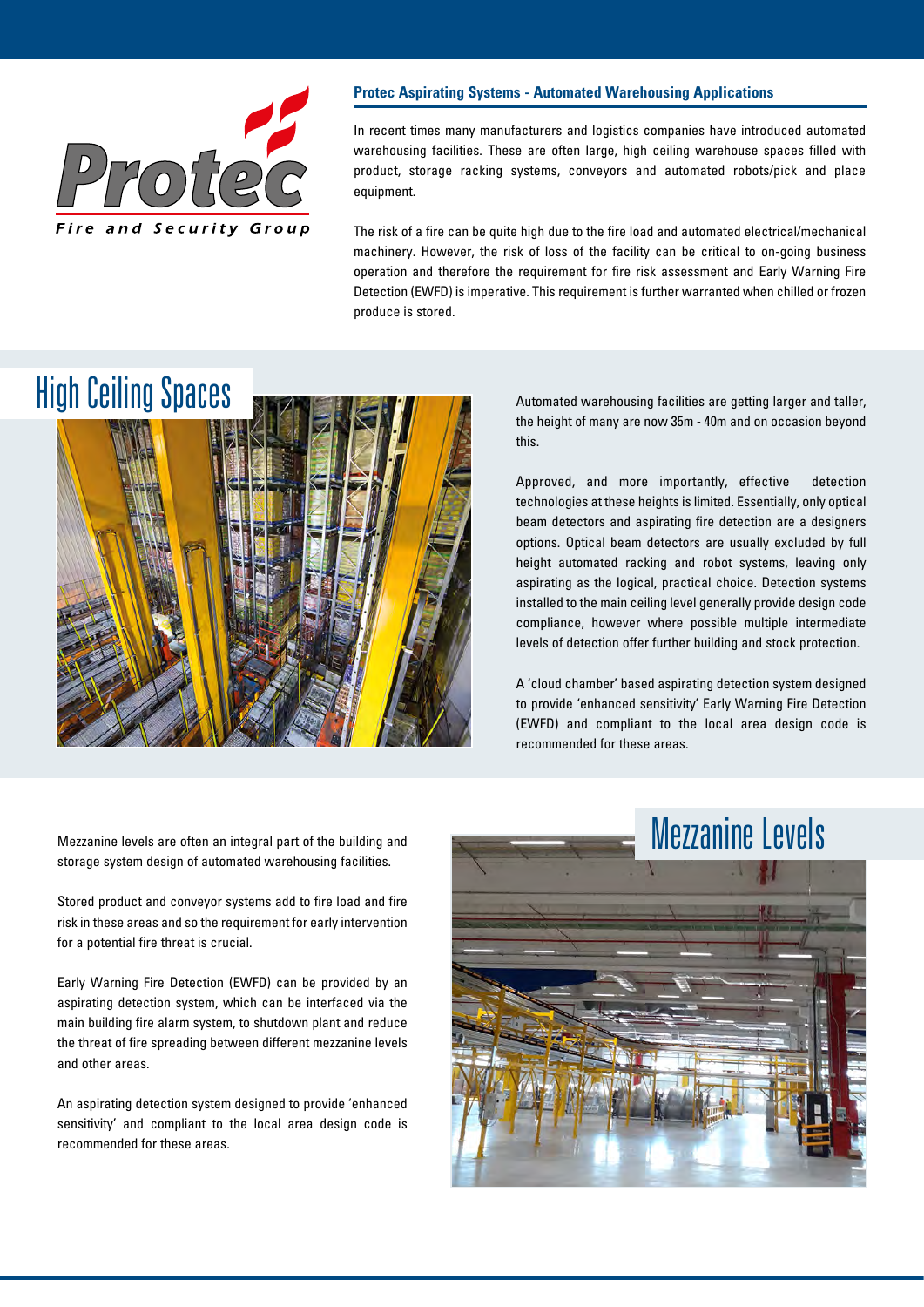### **Multi-award Winning Aspirating Detector Technologies and Solutions**



# Battery Charging Stations



One of the highest fire risk areas within an automated warehousing application is the Battery Charging Stations. Battery operated Robots and Pick & Place modules require charging on demand and therefore the stations are generally available 24/7.

A known potential fire risk is the connection point between the robot and the charger unit. An incorrectly mated connection can cause arcing and lead to a fire which can then be distributed by the robot around the warehouse.

A localised 'cloud chamber' based Very Early Warning Fire Detection (VEWFD) system designed to provide 'high sensitivity' and where required compliant to the local area design code, is recommended for these high risk areas.

Many automated warehousing applications include intricate, and in some cases, fast moving conveyor systems.

A significant risk with conveyor systems is the potential for a fire condition to rapidly distribute fire particles to other parts of the warehouse or even other buildings.

It could therefore be beneficial to have a localised Early Warning Fire Detection (EWFD) system installed along the length of these conveyor systems.

A further concern for fire risk in conveyor systems is the quantity of electric motors powering the conveyors. These can become contaminated with dust and overheat creating a potential fire threat.